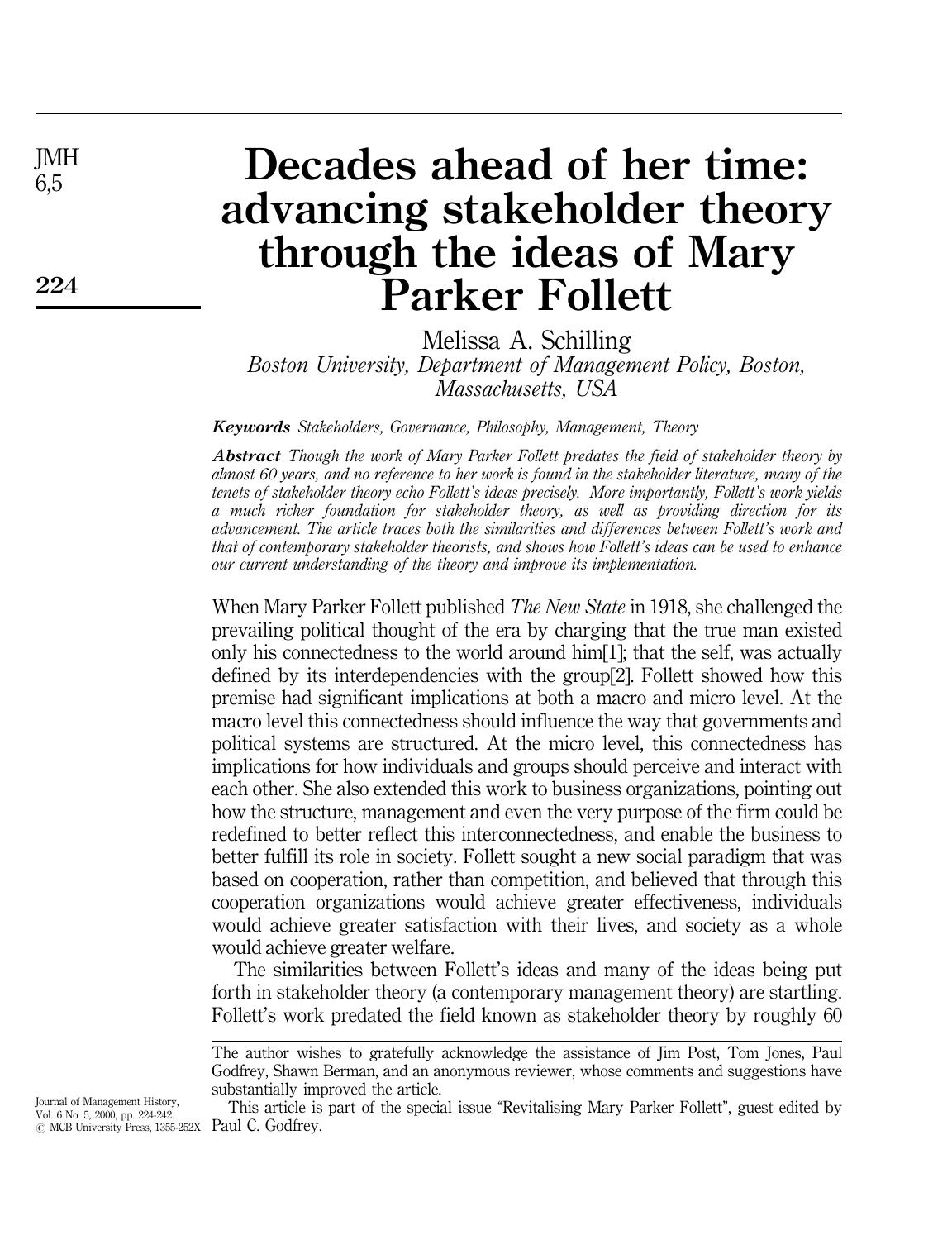years, yet while no reference to Follett is found in the stakeholder literature. Decades ahead of many of its tenets closely reflect Follett's ideas. However, it is not only Follett's prescience that is of interest; Follett's work also enhances our understanding of stakeholder theory through a richer development of its philosophical underpinnings. Furthermore, Follett's work can be used to address an area of stakeholder theory that has been critically weak until now: its implementation. The article begins by giving an overview of the current field of stakeholder theory. It then addresses several areas where Follett's work can improve our understanding of stakeholder theory. Then, building on these ideas, the article demonstrates the implications of Follett's work for implementing stakeholder theory in organizations.

## **Stakeholder theory**

Stakeholder theory has been proposed as an integrative framework for the field of business and society, or more broadly, as a theory of the firm (Donaldson and Preston, 1995; Evan and Freeman, 1988; Freeman, 1984; Jones, 1995a). Freeman is generally credited with introducing stakeholder theory in 1984, with his book, Strategic Management: A Stakeholder Approach. In that work, as well as later works (e.g. Evan and Freeman, 1988; Freeman and Evan, 1990; Freeman and Gilbert, 1988), Freeman argues that the firm exists for the purpose of serving stakeholder interests. Evan and Freeman indicate that this purpose is often overlooked, and state, "A stakeholder theory of the firm must redefine the purpose of the firm ... The very purpose of the firm is, in our view, to serve as a vehicle for coordinating stakeholder interests" (1993, pp. 102-3).

Stakeholders are those individuals or groups that have a "stake" in the firm (Caroll, 1993, p. 22). They have been defined in a number of ways, including: those individuals with explicit or implicit contracts with the firm (Donaldson and Preston, 1995); "any group or individual who can affect or is affected by the achievement of an organization's purpose" (Freeman, 1984, p. 52); those with a legitimate claim on the firm (Hill and Jones, 1992), and in a variety of other, similar ways. In general there is a consensus that stakeholders often include customers, employees, management, stockholders, creditors, suppliers, community, and sometimes even competitors [3].

#### The magnitude of stakes

Stakeholders may vary with respect to the degree of importance they place on their own stake, the degree of importance management places on their stake, and also with respect to the amount of power the stakeholder has with management (Hill and Jones, 1992). There is some disagreement in the field as to whether the variance in these factors also implies that different stakeholders should be treated with different levels of priority. Caroll implies that those stakeholders with more power and legitimacy require more attention (Starik, 1994). However, according to Donaldson and Preston (1995, p. 68), most stakeholder analysts "argue that all persons or groups with legitimate interests participating in an enterprise do so to obtain benefits and that there is no

her time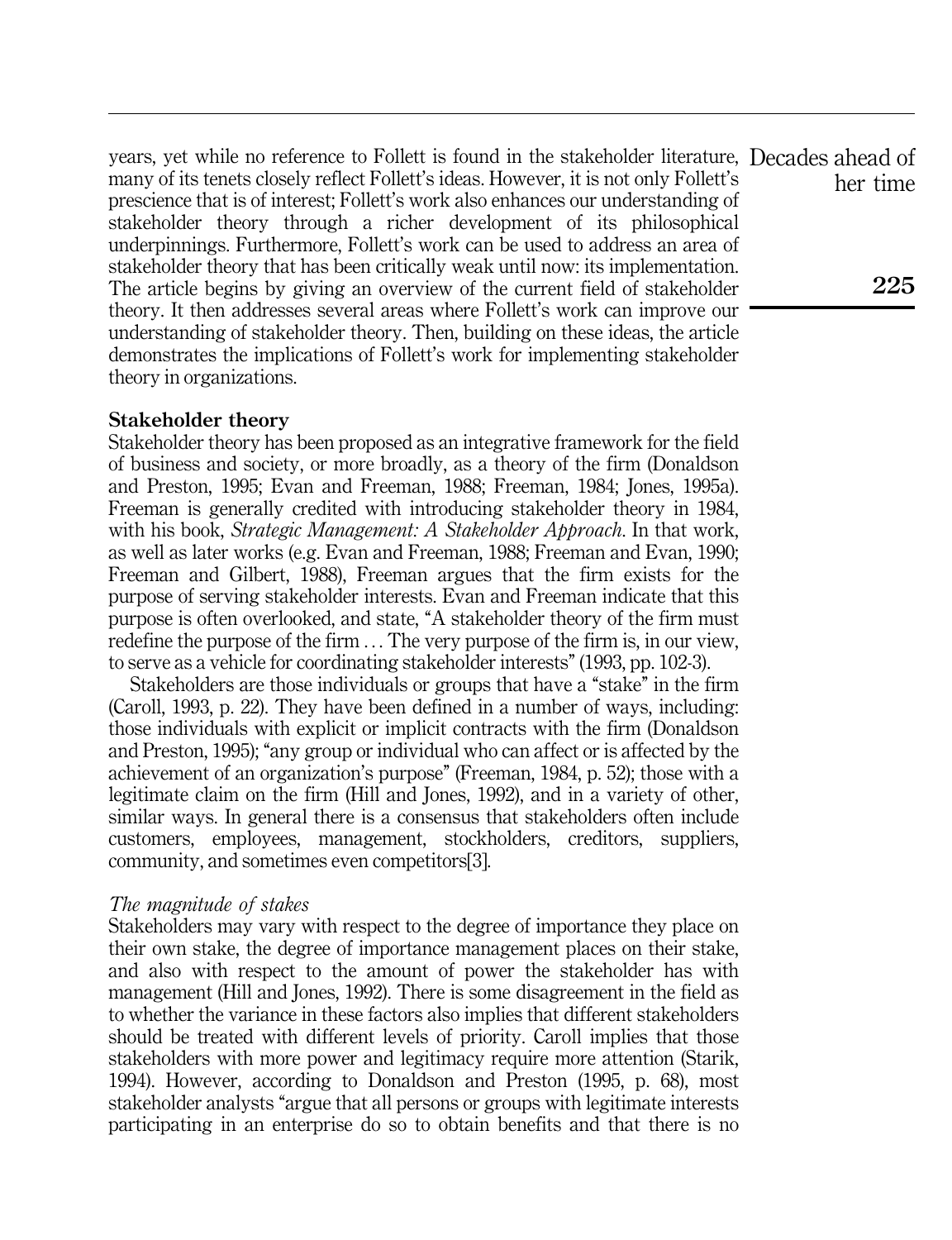**IMH** *brima facie* priority of one set of interests and benefits over another". Evan and Freeman (1988) also state, "The stakeholder theory does not give primacy to one stakeholder group over another, though there will surely be times when one group will benefit at the expense of another" (p. 314)[4].

## Stakeholders versus stockholders

6.5

226

This view of business differs markedly from traditional management paradigms in which profit is the most important (if not the only) reason for the firm's existence and in which the shareholder is the primary (if not only) stakeholder which is considered. Most management theories have centered on the firm's responsibility to its stockholders, with some degree of duty owed to employees or customers. It has even been argued that for the firm to pursue interests other than maximizing profit results in "taxation without representation" (Friedman, 1970). As the argument goes, to the extent that the firm engages in activities which do not maximize profit, higher prices are passed on to consumers which amounts to a tax, and since the public is not represented in the decision to pass this tax, it is unfair and socially irresponsible.

Implicit in this argument is the assumption that through maximizing profit in a competitive industry, the firm will pursue greater economic efficiency and consumers will reap the rewards – thus increasing social welfare. However, the argument breaks down when this assumption is relaxed. Markets are not perfectly competitive and not all goods are priced. Monopolies, information asymmetries and externalities are all examples of situations in which maximizing profit does not necessarily result in maximizing social welfare (Arrow, 1973). There is a vast body of research that has been directed at developing controls to ensure that the firm behaves responsibly; however, stakeholder theory takes a somewhat different approach. Stakeholder theory is not so much about controls to ensure socially responsible behavior as it is a different perspective of the *purpose* of the firm. While the role of external controls is recognized (for example, institutional structures as discussed by Hill and Jones, 1992), the primary emphasis of stakeholder theory is a recognition that the firm is a part of a system of interdependencies, or implicit contracts or agreements, and that share-owners are but one small constituency group among a plethora of constituency groups to be served. Since the firm exists to serve stakeholders, financial performance is only a very small slice of a firm's total performance. Corporations are "human institutions" (Freeman and Gilbert, 1988), composed of people, by people, and for people. If the firm fails to meet the needs of its stakeholders, it ceases to exist (Clarkson, 1995).

# Empirical, instrumental, and normative justifications of stakeholder theory

The stakeholder theory is still evolving, and its boundaries are yet fuzzy. It has been justified on descriptive, instrumental and normative grounds (Donaldson and Preston, 1994, 1995; Jones, 1995a). The descriptive justifications aim to show that observed reality corresponds to stakeholder principles – that is, it is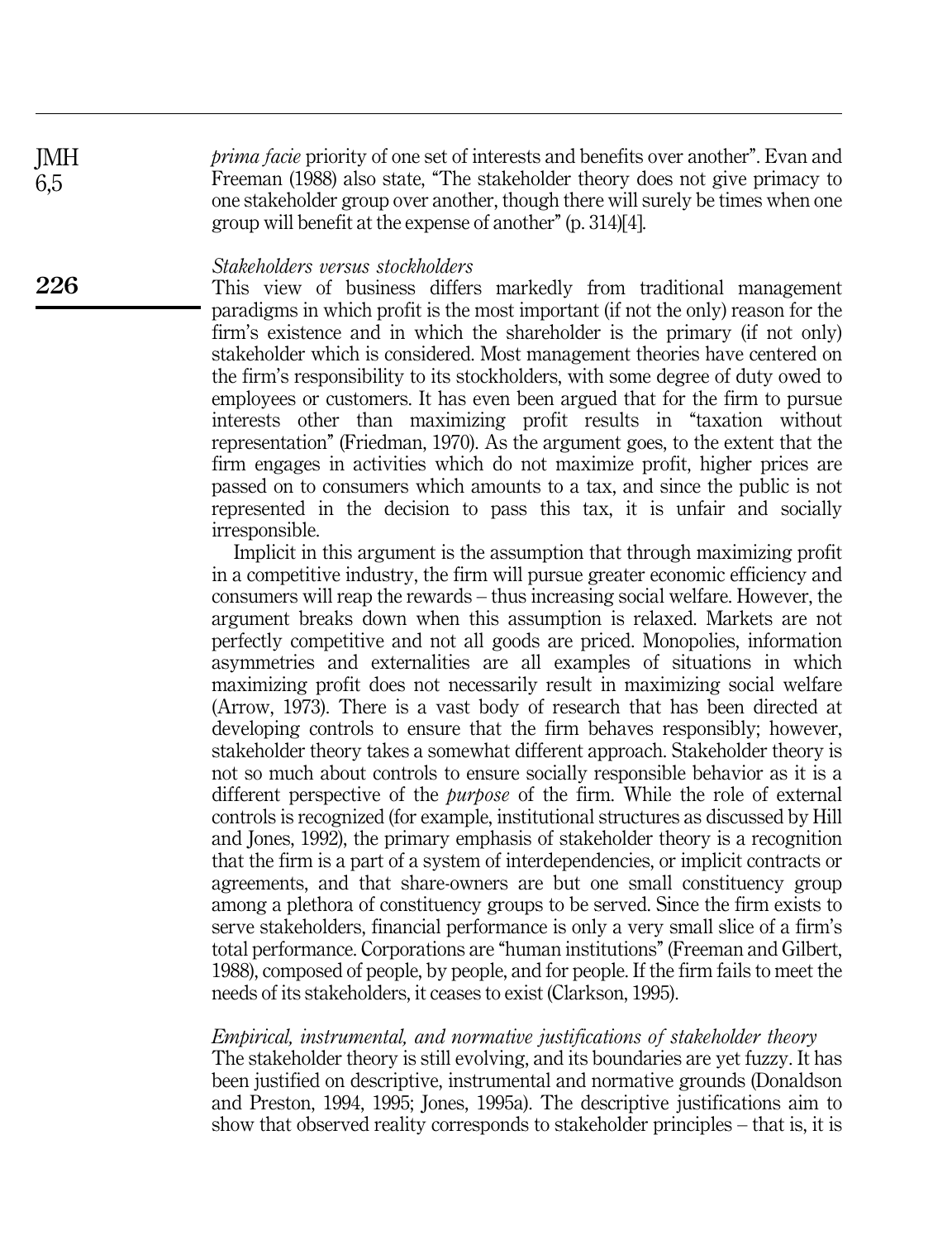an empirical fact that the firm is a nexus of relationships between individuals Decades ahead of who seek employment, other companies that seek to sell their goods to the firm, customers who wish to buy products from the firm, stockholders who want their investment in the firm accrue returns, creditors who want the firm to repay principle and interest, and community interests who desire the firm to behave in community-benefiting ways. Instrumental justifications center on showing that managing according to stakeholder principles will lead to higher corporate performance according to traditional measures (financial performance). Freeman (1984) points out that we must consider how stakeholder theory will influence "... how organizations can succeed in the current and future business environment" (p. 24). Hill and Jones (1992) and Jones (1995a, 1995b) more explicitly put forth a number of propositions about how managing according to stakeholder principles can reduce transaction costs and create competitive advantage for both firms and individuals. Normative justifications draw on the moral imperatives of treating individuals with respect (Freeman and Gilbert, 1988; Evan and Freeman, 1988) or more general property rights (Donaldson and Preston, 1995). The normative aspect yields prescriptions for how management *should* perceive, respond to and evaluate its performance in meeting the objectives of each of these stakeholder groups.

Follett's ideas contribute to each of these aspects of stakeholder theory. On the descriptive side, her work on the interrelatedness of systems (Follett, 1940f) and circular response (Follett, 1924, 1940a) are very useful in understanding the way the firm's actions towards any single stakeholder group affect the whole system and elicit feedback effects to the firm. Combining this work with Follett's ideas about integration (Follett, 1940a, 1940c), and participation (Follett, 1918, 1940f) contributes to the normative and instrumental aspects of stakeholder theory by giving us direction as to how the firm *should* manage its relationships with stakeholder groups to both increase our happiness and fulfillment, and make the firm more successful.

## The individual, the organization, and the environment as an interdependent system

But there is no way of separating individuals, they coalesce and coalesce, they are "confluent", to use the expression of James, who tells us that the chasm between men is an individualistic fiction, that we are surrounded by fringes, that these overlap and that by means of these I join with others (Follett, 1918, p. 60).

Follett explains that it is impossible to separate the individual from society; each is a part of the other and each are endlessly recreating each other:

The individual is the unification of a multiplied variety of reactions. But the individual does not react to society. The interplay constitutes both society on the one hand and individuality on the other: individuality and society are evolving together from this constant and complex action and reaction  $\dots$  each has no value, nor existence without the other (1918, p. 61).

her time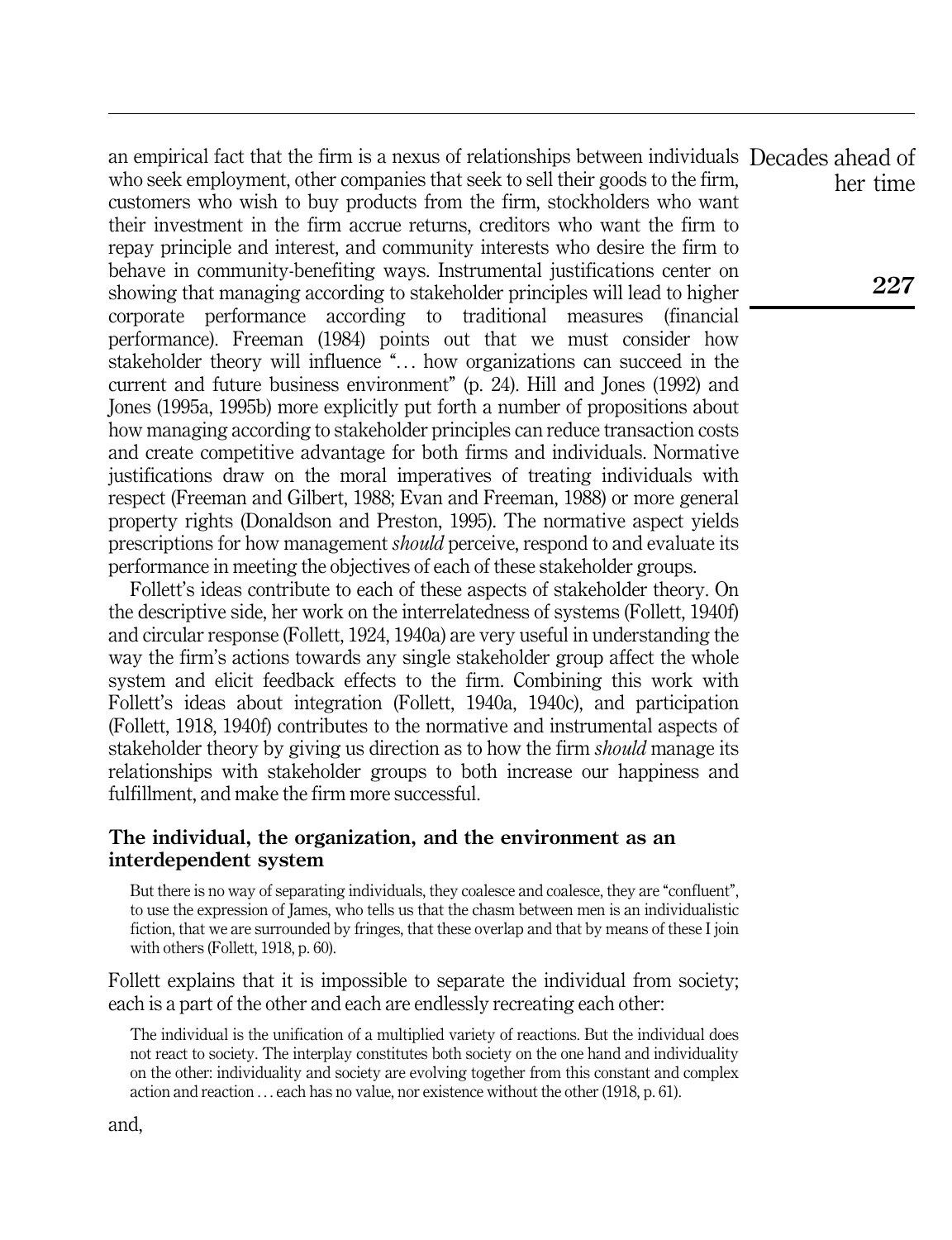**IMH** Interpenetrating of psychic forces create at the same time individuals and society, that therefore, the individual is not a unit but a center of forces (both centripetal and centrifugal). 6.5 and consequently society is not a collection of units but a complex of radiating and converging, crossing and recrossing energies (1918, p. 75). So too is business a part of society  $-$  it does not exist as a separable entity. It exists because of society, and its nature has been shaped by society. The 228 organization is part of a larger system of interdependencies. Preston and Post (1975, pp. 26-7) describe an interpenetrating systems model for business and society that mirrors Follett's arguments almost identically:

> By contrast, the interpenetrating systems model can accommodate both the separateness and possible conflict of managerial and societal goals, on the one hand, and the process of managerial/societal goal adjustment on the other. Society may take into account and seek to influence the goals of managerial units; and they, in turn, may take into account and seek to influence those of society at large. Neither are the two systems completely separate and independent nor does either control the other; their relationship is better described in terms of interpenetration.

#### Buchholz's work adds to this by stating:

Corporations have to take the perspective of the society as a whole and incorporate the standards and authority of society, even as they remain a unique center of activity that has a creative dimension to add to the total social experience. The corporation thus incorporates both the conformity of society's perspective and creativity of its unique individual perspective. A society is constituted by the dynamics of adjustment between the corporation and the generalized other as reflected in social expectations, which involves an accommodation in which each creatively affects and is affected by the other through accepted organs of adjudication (1996, p. 454).

Follett extends these ideas further by pointing out that not only do the constituents of a system engage in reciprocally adjusting activities, but these activities change the other constituents, as well as the whole. As Follett notes:

Through circular response, we are creating each other all the time ... The most fundamental thought about all this is that reaction is always reaction to a relating ... In human relations, as I have said, this is obvious: I never react to you but to you-plus-me; or to be more accurate, it is I-plus-you reacting to you-plus-me. "I" can never influence "you" because you have already influenced me; that is, in the very process of meeting, by the very process of meeting, we both become something different. It begins even before we meet, in the anticipation of meeting (Follett, 1924, pp. 62-3).

In other works she adds:

In every situation our own activity is part of the cause of our activity. We respond to stimuli which we have helped to make (1940a, p. 194).

The members of a group are reciprocally conditioning forces none of which acts as it would act if any one member were different or absent (1918, p. 31).

Relating these ideas back to the current conceptualization of stakeholder theory, this means that any interaction with a stakeholder group, is very unlikely to be a *unidirectional* action. The way the firm deals with a stakeholder group will influence the way the stakeholder group deals with the firm, which in turn influences the future behavior of the firm to the stakeholder group in a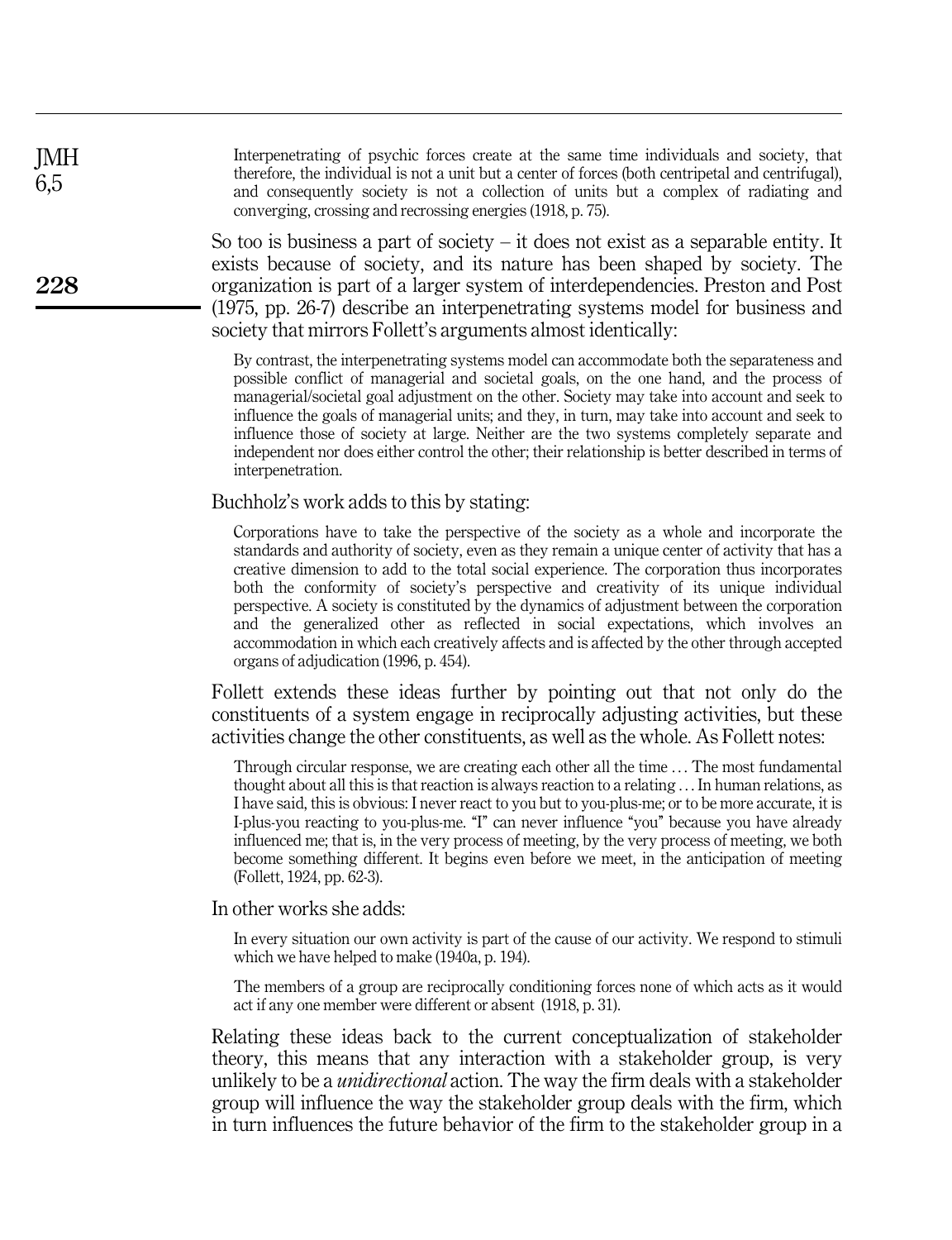self-perpetuating cycle. Furthermore, the way the firm interacts with a Decades ahead of stakeholder group (for example, the community) will also impact the way other her time stakeholder groups (for example, employees, environmental rights groups, suppliers, customers) interact with the firm, which in turn influences the future options available to the firm in interacting with these stakeholder groups.

This implies that the firm's interactions with its stakeholder groups are characterized by path dependency and non-linearity. While an in-depth discussion of non-linear dynamics is beyond the scope of this paper, the point that should now be clear is that the firm cannot *choose* those stakeholder groups with which it interacts [5]. It will interact with them all, directly or indirectly, whether it wants to or not. Furthermore, the way in which the firm interacts with the stakeholder groups will necessarily constrain or enable future choices available to the firm. Follett might argue that the most successful company, then, is the one which recognizes its own system of interdependencies, studies the web of relations among its stakeholder groups. and works to integrate their interests (Follett, 1920).

## Stakeholder theory as a subset of interpenetrating systems theory

Buchholz (1996, p. 448), citing an article by Wicks *et al.* (1994), points out that some of the definitions embedded within stakeholder theory may be inconsistent with this notion of interpenetrating systems:

One of the assumptions in this worldview is that the "self" is fundamentally isolable from other selves and from its larger context. Persons exist as discrete beings who are captured independent of the relationships they have with others. While language, community, and relationships all affect the self, they are seen as external to and bounded off from the individual who is both autonomous from and ontologically prior to these elements of context. The parallel in business is that the corporation is best seen as an autonomous agent, separate from its suppliers, consumers, external environment, etc. Here too, while the larger market forces and business environment have a large impact on a given firm, it is nonetheless the individual corporation which has prominence in discussions about strategy and preeminence in where we locate agency.

However, it is argued here that it is not only possible to reconcile stakeholder theory with interpenetrating systems theory, but that stakeholder theory may be seen as a subset of interpenetrating systems theory. If we begin with the premise that we are each a part of a larger whole, influencing each other, creating each other, and inseparable from each other, we are still able to observe that we may be interacting with some parts of the system more intensely or more frequently than with others. Furthermore, the nature of our connection to each other or the whole may vary depending on which relationships we examine. For instance, by virtue of my existence I help to create my family which also helps to create me. Neither exists the same in absence of the other. At the same time, by existing I also help to create my neighborhood, my workplace, my nation, etc., and they also play their roles in creating what I am. However, the nature of these different relationships, and the mechanisms by which we relate, vary depending on which relationships are considered. An analogy may be drawn to the nerves in an organism: The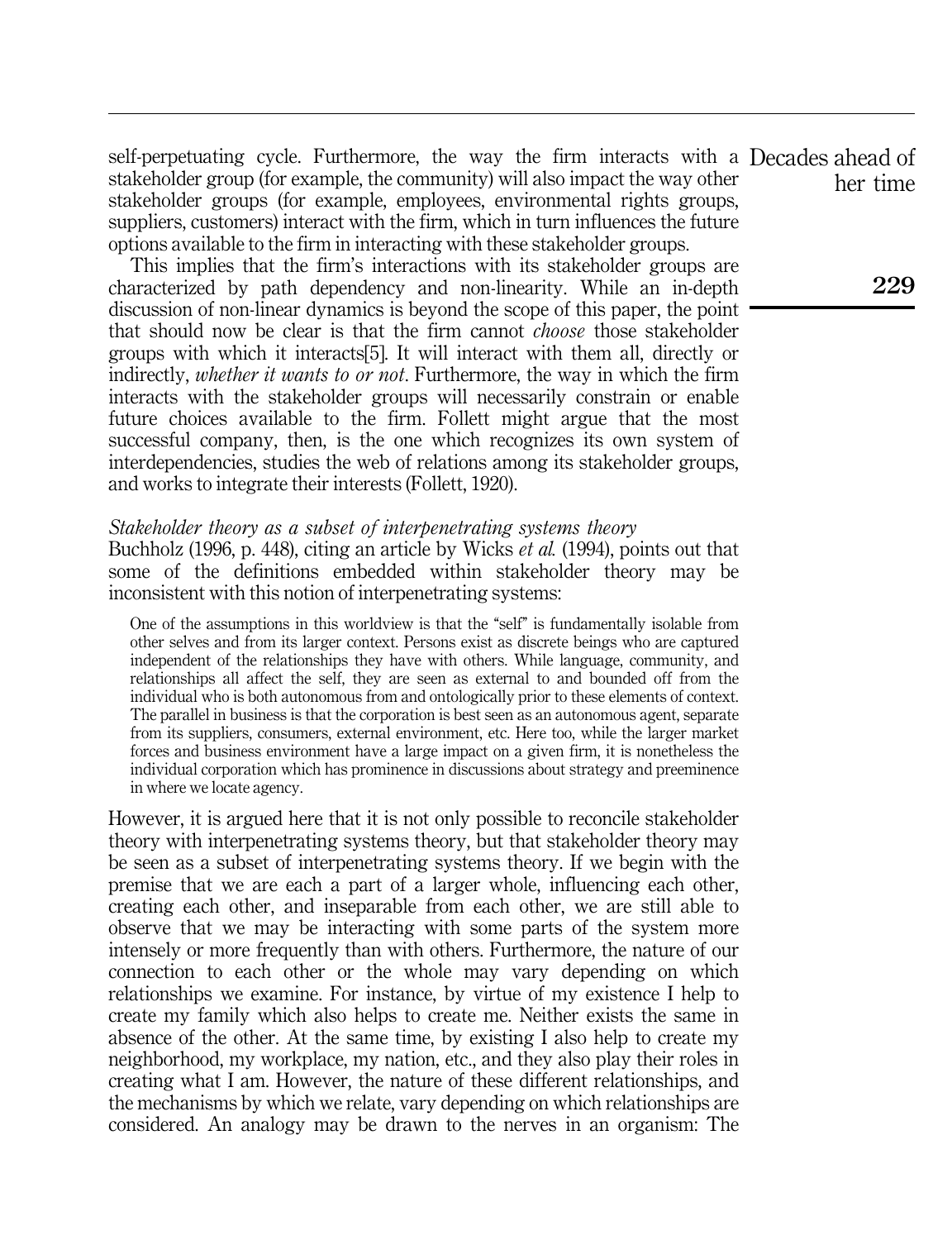**IMH** nerves cannot function apart from the body, nor does the body function apart from the nerves; however, each nerve is closer to some ganglia than others, and 6.5 sends impulses which will shape the response of some adjacent nerves more than others. The function of each nerve may be slightly different, each contributing the value of their experience to the whole through a number of pathways. 230

Each individual is also helping to create the whole of society (and being mutually created by society) via a number of pathways, and the firm may be one such pathway. If we conceive of the firm as a "legal fiction" that is a locus of our involvement with a group of others, we may use the term "stakeholders" to identify those others with which we are most closely interrelating by means of the firm. This is aptly captured by Freeman's definition of the firm as a "vehicle" for coordinating stakeholder interests [6]. The firm itself is not a stakeholder; it is a ganglion of stakeholders. However, this points out one of the problems of stakeholder theory: defining the boundaries of the firm and which stakeholders to attend to. Just as each ganglion has a radius of nerves which directly interact with each other, but which also rely on more distal nerves to provide impulses and relay information, the firm is a locus for a radius of stakeholders that may be forever widened if we are willing to consider less frequent or direct interactions. While this does not pose an obstacle to the *conception* of stakeholder theory, it does create some challenges for implementation.

## The manager as integrator of stakeholder interests

It has thus far been shown that Follett developed ideas very similar (if not identical) to the current conceptions of interpenetrating systems theory, and that stakeholder theory may be seen as a subset of this theory. However, Follett's likeness goes further than this – Follett argues explicitly that the administrator is the integrator of the interests of all parties concerned (Follett, 1940c). This is the main tenet, if not the definition, of stakeholder theory. While most of her discussion of managing the firm as a functional unity (rather than as independent functions within a whole) concerns primarily labor and management, she later notes the possibility of unifying a whole industry (Follett, 1940c, p. 92), and the advantages to be gained by coordination among the members of an industry. She also remarks, "I wish it were not so often assumed that the subject of personnel relations in industry applies only to employers and employees. The manager has to get credit from the bankers, make dividends for the stockholders, and he has to deal with his competitors. To be more exact, the manager has relations with: bankers, stockholders, comanagers, wage earners, competitors, the people from whom he buys; and customers" (p. 93). She makes the point that through unification of all of these parties, the business can develop "collective creativeness" which far outshadows individual creativeness. She adds that "Business cannot serve its maximum degree of usefulness to the community, cannot perform the service which it has, tacitly, bound itself to perform, unless it seeks an enlarged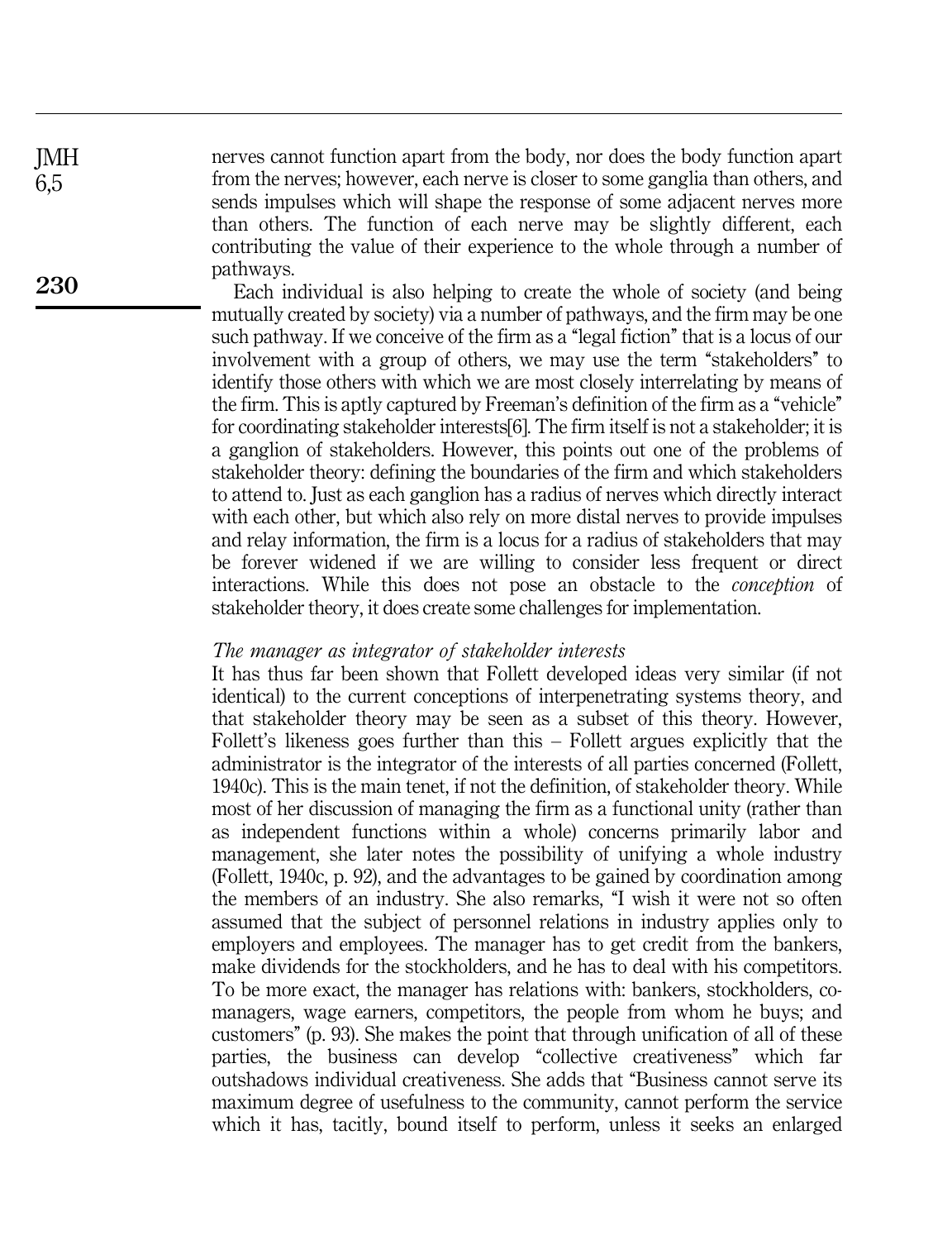understanding of the practical methods of unifying business organization" Decades ahead of (Follett, 1940c, p. 94). her time

In the above, Follett appears to be recognizing a social contract (to the community) to which business has implicitly agreed [7]. This is very consistent with Donaldson and Preston's argument (1994, 1995) that a normative justification of stakeholder theory may be based on property rights. In their argument, they point out that property rights, which had traditionally been used to demonstrate the prevalence of shareholders' interests, actually serve as a strong basis for recognizing the claims of other stakeholders. They quote Pejovich (1990, pp. 27-28), who states, that "property rights are relations between individuals ... it is wrong to separate human rights from property rights". That individuals have rights, "property" or otherwise, imposes a necessary duty on others who would affect the realization of those rights [8].

This brings up an important point regarding normative versus instrumental justifications of stakeholder theory. While Follett appears to draw on normative bases (such as individual and social fulfillment) for many of her arguments, she also clearly expresses her belief that following these principles will lead to greater effectiveness (at an individual, organizational or societal level). In fact, Follett does not generally distinguish between what we would consider traditional measures of performance (e.g. profitability, growth) and the firm's success in achieving an integration of the interests of the parties concerned. This is a significant point, because it leads to a greater convergence between the normative and instrumental views of stakeholder theory than is usually implied. As Freeman (1984) and Donaldson and Preston (1995) allude to, if we adopt the stakeholder perspective that the true purpose of the firm is to serve as a vehicle for coordinating stakeholder interests, then the true test of corporate performance is the firm's success in satisfying multiple stakeholders. There would be no division, then, between instrumental and normative aspects of stakeholder theory: firm *success* and firm *morality* are one in the same, and both aspects should yield the same prescriptions for achieving this outcome.

The normative and instrumental aspects may not be divided in Follett's work, because Follett would not consider financial measures alone to be any measure of success; performance can only be accurately gauged in the firm's ability to fulfill the interests of all stakeholders. To primarily consider financial measures would be to only consider a small subset of stakeholders (stockholders) and potentially overlook a considerable loss by other stakeholders (see Hill and Jones (1992) for a discussion of how a potential utility loss is accrued when only some stakeholders are considered). Financial performance is, therefore, a very biased and inaccurate measure of success, and the current distinction between instrumental and normative aspects of stakeholder theory undermines this truth.

## **Integration**

Even if we are able to recognize our interconnectedness with others, we still find that different individuals or groups desire, at the outset at least, different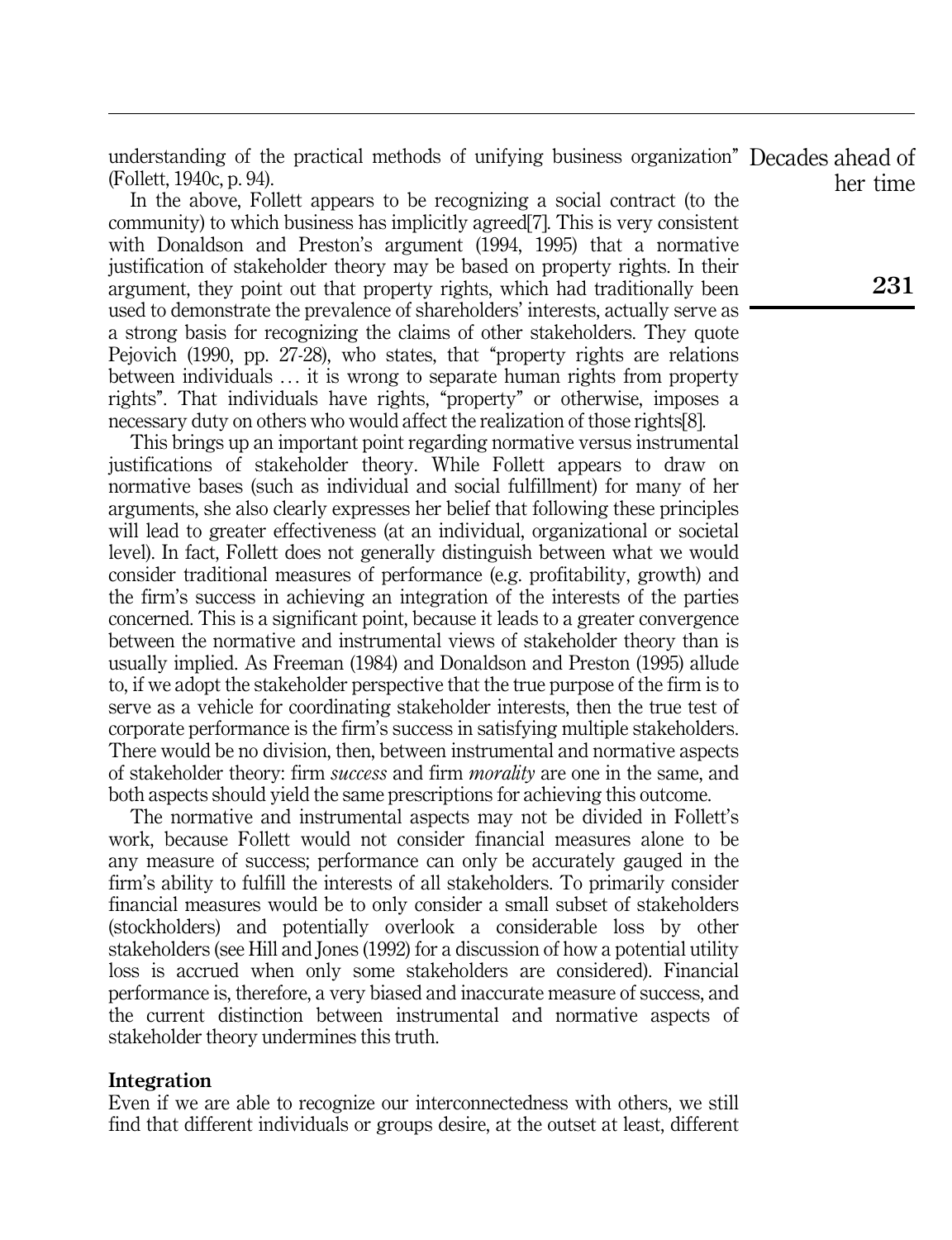things. One of the primary challenges of stakeholder theory is, therefore, to find a way to reconcile or integrate these different objectives. In one of the early introductions to stakeholder theory, Freeman and Gilbert introduce their "personal projects enterprise strategy" (1988). In it, they refer to Immanuel Kant's imperative to "treat people as ends rather than as means". They go on to explain that each individual that is associated with the organization has their own objectives and "projects" (ends) that are important to them. Management's duty is to help these individuals achieve these ends, rather than using the individuals as tools towards fulfilling management's objectives. Through helping individuals achieve their ends, management shall achieve their own ends. In fact, in Freeman and Gilbert's terms, the ends of individuals become the ends of management [9].

The fundamental difference between treating people as *means* and treating people as *ends* is not one of action (though actions will undoubtedly be influenced) but one of perspective. If management *chooses to view* the individual's ends as valuable and complementary with its own ends, it will act in ways that respect the dignity of individuals and the importance of their objectives.

Follett's arguments for integration use the very same logic. Rather than perceiving management and labor to be on different sides, they should perceive themselves to be on the same side. Each individual or party should evaluate their own desires and the desires of the other parties concerned, and seek a solution which integrates those desires and satisfies each party fully. This is not meant to imply that the individual should subjugate their own views for those of others, in fact Follett argues that we must be careful to not give up our views too willingly to others. This is the hazard of having powerful and persuasive leaders – through allowing others to make decisions for us we lose much of our opportunity to come up with better ideas. Follett points out, "... [integration] needs just as great a respect for your own view as for that of others, and a firm upholding of it until you are convinced" (Follett, 1940a, p. 48).

#### *Avoiding compromise*

Follett argues vigorously for solving conflict through integration rather than compromise. In compromise, opposing parties each sacrifice something to come to an agreement that each party accepts, but neither party embraces fully: "When we compromise, something is always lost" (Follett, 1940, p. 214) and, "Readiness to compromise must be no part of the individual's attitude" (Follett, 1918, p. 29). Integration begins from a different vantage point; the parties are not opposing, and the conflict can usually be solved without either party feeling that it is winning or losing [10]. She argues that if the conflict is broken down into its basic elements and our desires reevaluated, the "law of the situation" should prevail. Furthermore, since the law of the situation should be equally apparent and desirable to both parties, the solution arrived at should satisfy both parties fully and remove the sense that the parties are "fighting" for separate sides.

**IMH**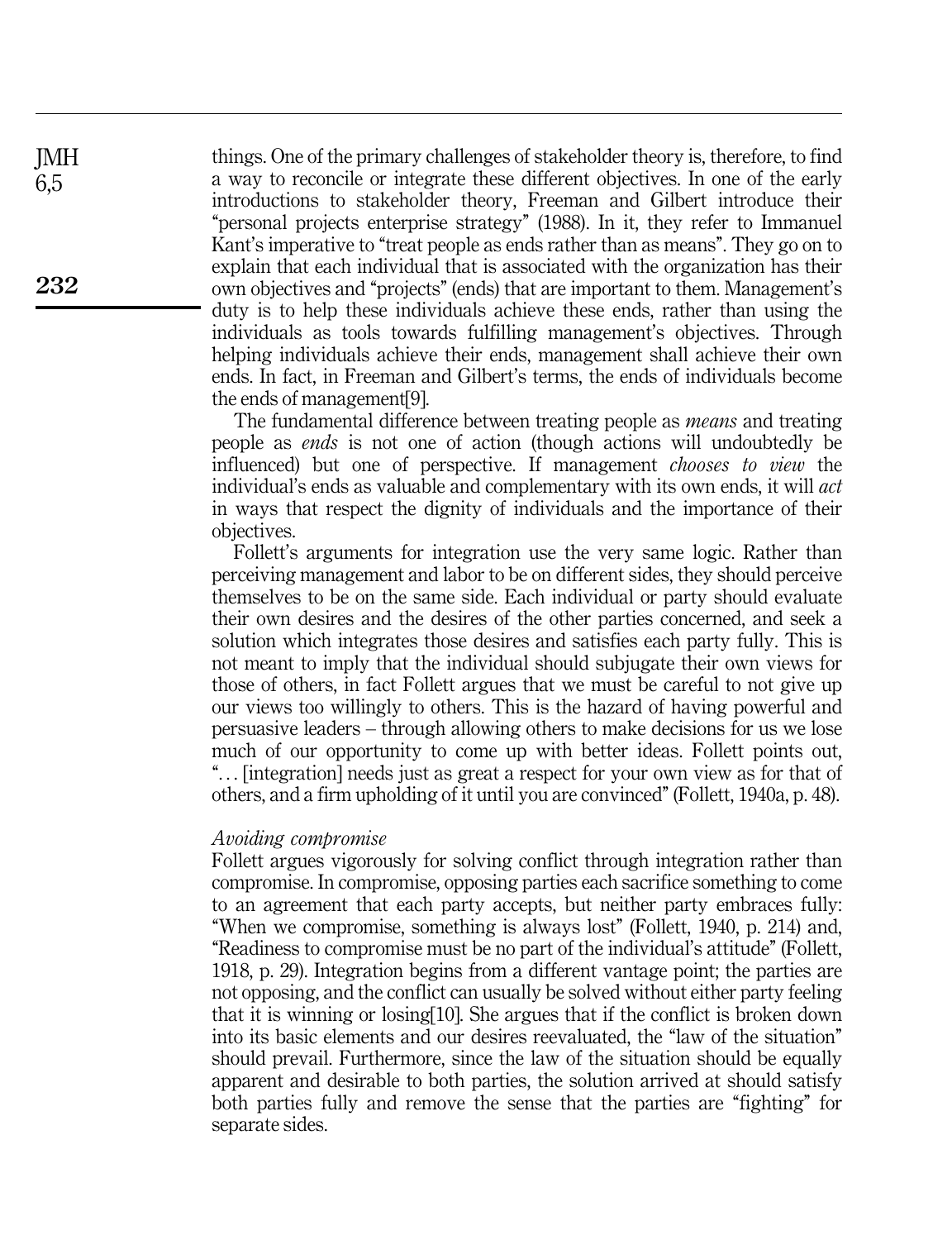Avoiding the idea of sides is a significant point, and lies at the heart of the Decades ahead of debate between cooperative versus competitive paradigms in social, political and business arenas. As Follett points out, a major obstacle to integration is the presumption of opposition or antagonism between sides, and that language often reinforces that perspective. Once an individual identifies with a group and perceives another group to be an opposing side, the effort is likely to turn towards "winning", or dominating the other group, and integration is no longer sought. If, instead, we avoid the notion of sides and focus instead on our individual parts of a greater whole, we can more easily understand and empathize with the views of others, and this will enable us to achieve an integration between the ends of others and our own.

# When stakeholders have conflicting interests

In her discussion of integration, Follett reveals herself as an idealist  $-$  in fact, she does not address the situation where integration fails and the parties are unable to find a mutually satisfying solution. What happens if we are unable to find a "law of the situation" which renders a solution to our conflict? Follett seems to partially recognize this possibility in *Creative Experience*, when she points out that accumulating information about a subject will only increase the diversity of alternatives or viewpoints, not decrease it (Follett, 1924, p. 6). This has a very direct impact on our use of stakeholder theory: What is the manager to do if the desires of one stakeholder group appear to be diametrically opposed to the desires of another? For instance, consider the stakes of customers and stockholders in a particular company. Customers may desire the company to charge a price for a product which just covers the cost of the product and some normal rate of return (to ensure that the company is able to continue making the product), while stockholders may desire the company to charge a price which maximizes the profit contribution of the product. Whether the manager is more interested in pleasing customers or investors is left out of the equation because we are not yet considering his or her stake. What is the integration solution? To split the difference would be a compromise.

The situation becomes much messier when you begin to enter in the stakes of others. For instance, employees might like the difference to be passed on in the form of higher wages, suppliers might like the difference to be passed on in the form of higher prices paid for materials, and the community might like the difference to be contributed to community improvement. The manager also has a stake – his or her salary, bonuses, and security are vested in the company. However, in the modern public corporation, the manager's interests are controlled much more by the stockholders than by any other group. The board of directors, on behalf of the stockholders, hires, fires and compensates the manager. Is the manager able to overlook this fact when searching for an integrative solution? Follett's ideas do not give us an answer for this situation, they can only give us direction for how to perceive and structure the situation so that the chance of coming up with a mutually beneficial solution is maximized.

233

her time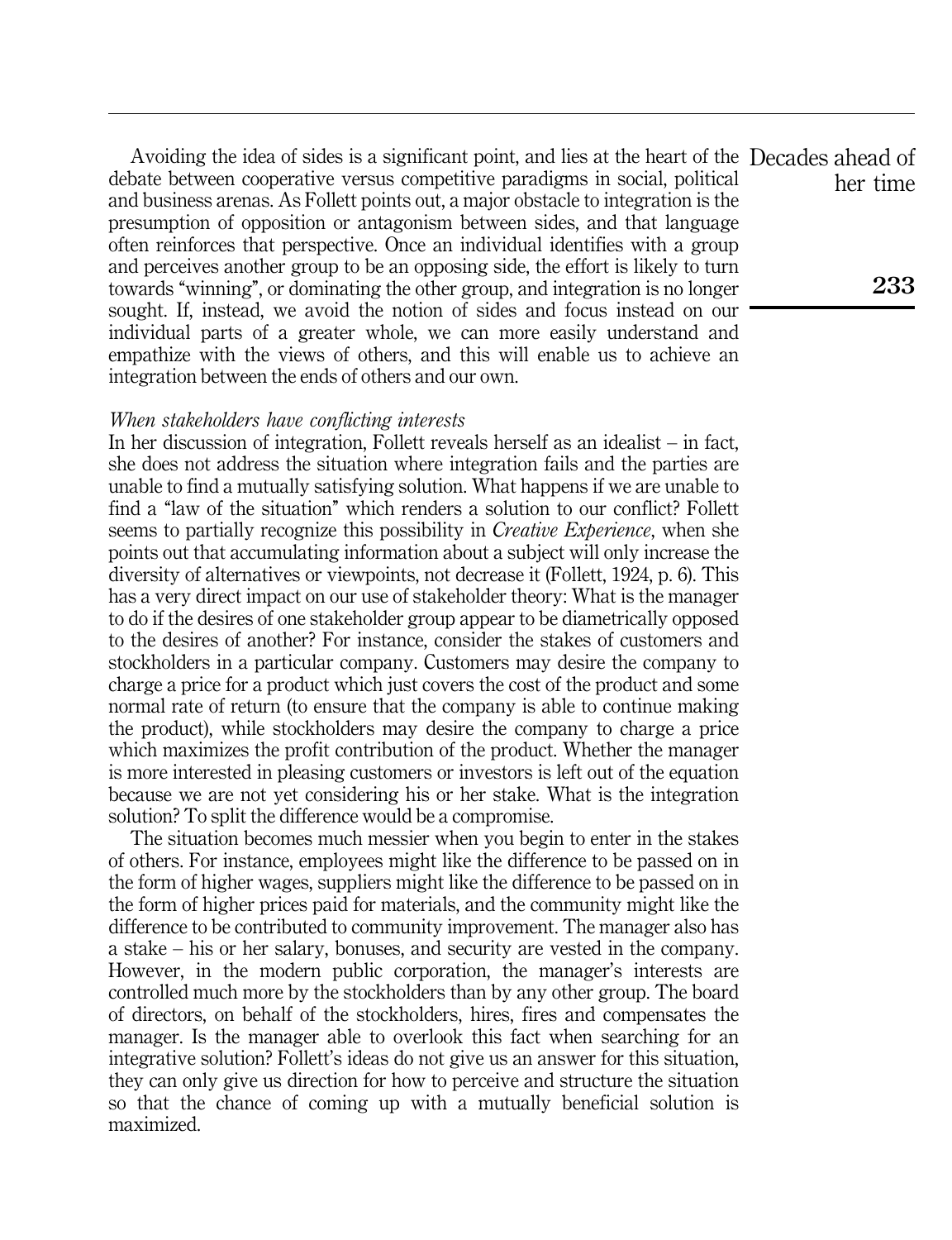## Changing the relations between stakeholders and managers

One of the ways in which we can use Follett's ideas to enhance the implementation of stakeholder theory arises from her argument that we must not understand only the constituents of a system, but also their relationships to each other. It is impossible to alter any feature or constituent of a larger system without producing repercussions which alter the whole. In fact, Follett argues that it is often more important to study the relations between entities than the entities themselves (Follett, 1924). She states, "Holt has shown us that reality is in the relating, in the activity between" (Follett, 1924, p. 54). For instance, she points out how the realignments of nations change each nation, and adds, "rearrangement is always more than rearrangement; it changes the character of the things arranged" (Follett, 1940f, p. 189).

This implies that rather than trying to change the behavior of managers or the power of individual stakeholder groups, we should focus instead on changing the *relation* between the manager and the stakeholders. Placing constraints on the manager to protect society's interests will always be a simplistic and inadequate solution. First of all, constraining the agent's behavior on behalf of his or her own self-interest will always create opposition between the agent and the constraint (or originators of the constraint). Therefore, the agent will either always seek a way to overcome the restraint, or in accepting it, feel him or herself to be sacrificing something. This is the same failure as in compromise: we have not created a solution that both parties embrace fully. Second, since the environment is always changing, a static constraint will inevitably become obsolete. Follett gives three "fundamental" principles" regarding change and response: "my response is not to a rigid static environment but to a changing environment; the environment is changing because of the activity between it and me; that function may be continually modified by itself" (Follett, 1924, p. 64). A more dynamic solution is necessary.

Third, Follett argues that the distinction between self-interest and social interest is a false one. There can be no separation between the individual and society, because (as previously discussed), true man exists only as a part of society. Furthermore, Follett argues that "social interest" invokes ideas that are too abstract, and is often more of a reflection of the interests of the governing class than that of society as a whole. She prefers the idea of integrating individual interests because it is more concrete, legitimate, and produces much more fruitful implications (Follett, 1924, p. 48). This indicates that rather than trying to prevent the manager from pursuing his or her own self-interest, we should find ways to integrate the managers' interests with those of the stakeholders.

If we follow Follett's advice and change the *relation* between the agent and the stakeholders, we may be able to integrate their interests and elicit agent behavior which is both appropriate to the needs of stakeholders (and the needs of the agent him or herself), and is self-correcting over time so that the agent's behavior remains appropriate, evolving with the changing demands of the environment[11].

**IMH**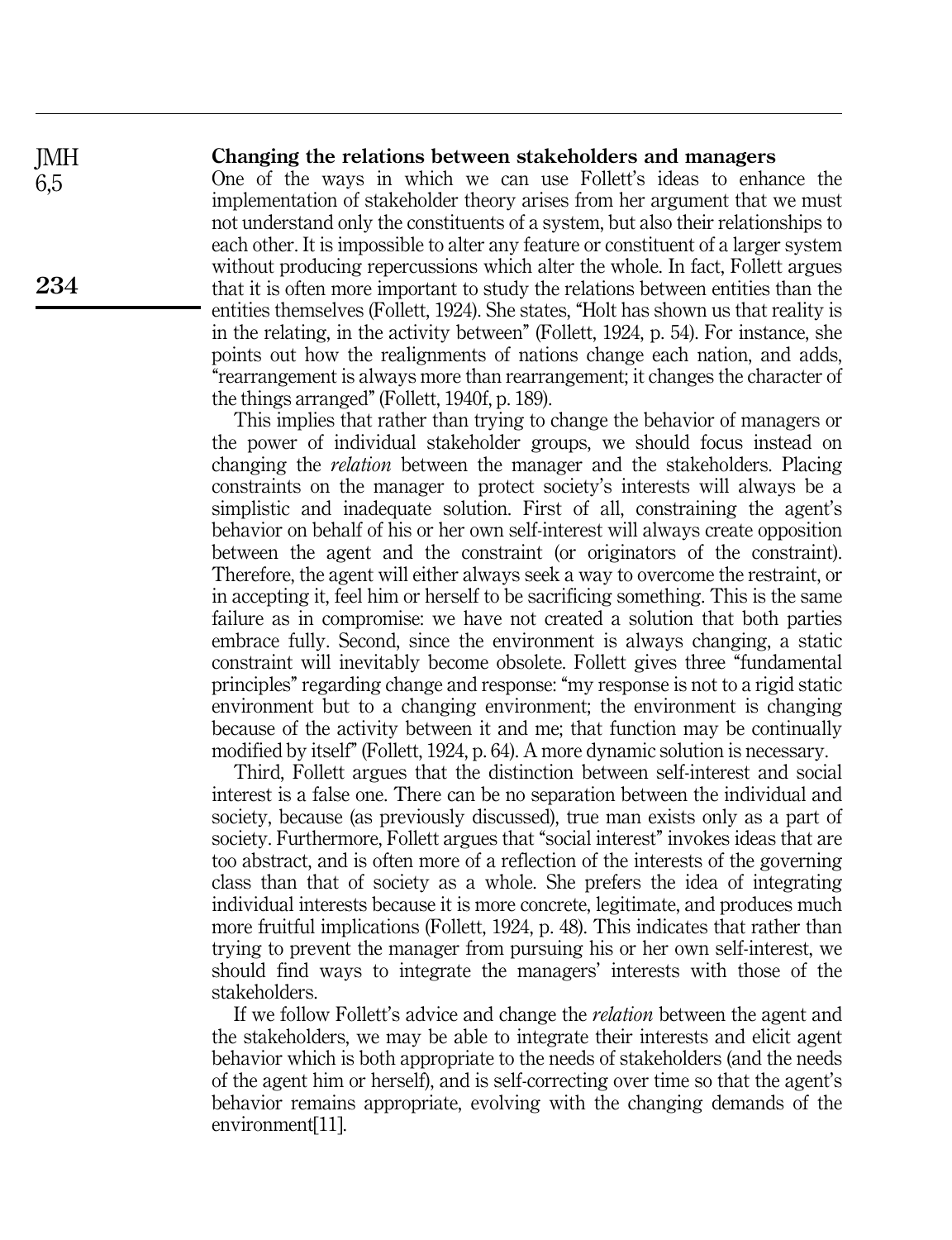The board of directors: representing the interests of stakeholders rather than Decades ahead of stockholders her time

One major way this could be achieved is to alter the primary governance structure of the modern corporation: The board of directors. The board is the representative of the stockholders, and is charged with responsibilities that include approving the broad strategies of the firm, monitoring and disciplining managers and setting the compensation for the chief executive officer (CEO) and other top executives. However, if we begin with the premise that the firm exists to serve the interests of multiple stakeholders, and the manager is the primary administrator of those activities in which the firm engages (or refrains from engaging) then we reach the conclusion that the manager is the agent of *the multiple stakeholders of the firm.* If the manager is the agent of multiple stakeholders, then it seems only fitting that the board of directors represent the many stakeholder groups impacted by the firm rather than safeguarding only the interests of stockholders.

Board members could be chosen to represent all stakeholder groups. They could be nominated and elected by all stakeholder groups. This suggestion is substantively different from the codetermination law, or *Mithestimmung*, established in Germany. Under the codetermination law, the supervisory board is required to represent shareholders and employees in equal numbers in all corporations with more than 2,000 employees. Under the two-tier board system, the supervisory board is responsible for appointing the board of managing directors, supervising management, approving the balance sheet and making proposals for the distribution of profit (Schumann, 1996). In theory the codetermination law gives employees and shareholders an equal voice on the supervisory committee. However, in practice, the shareholders hold the majority because they appoint the supervisory board chairman, who has two votes in the event of a tie. Furthermore, critics have pointed out that the supervisory board meets rarely (no more than four times a year) and that its members are usually selected by the management board that it is supposedly overseeing *(Economist, 1994)*. The actual power of employees in the decisionmaking process and their degree of participation in formulating strategy for the firm is quite limited under the codetermination system, though the format does provide for continuous dialogue between the two groups (Schumann, 1996).

The suggestion here extends well beyond a codetermination law by recommending that: all stakeholders be represented on the board; that no separation, hierarchical or otherwise, should divide the stakeholder groups on the board; and that all members of the board be given equal and extensive opportunity for participation in shaping the broad strategy of the firm, and in the hiring, rewarding and disciplining of managers. Furthermore, there should be no primacy given to one constituency over another.

## Electing board members

The nomination and choice of representatives is another important issue that Follett's ideas can guide us in. There may be a assumption that a particular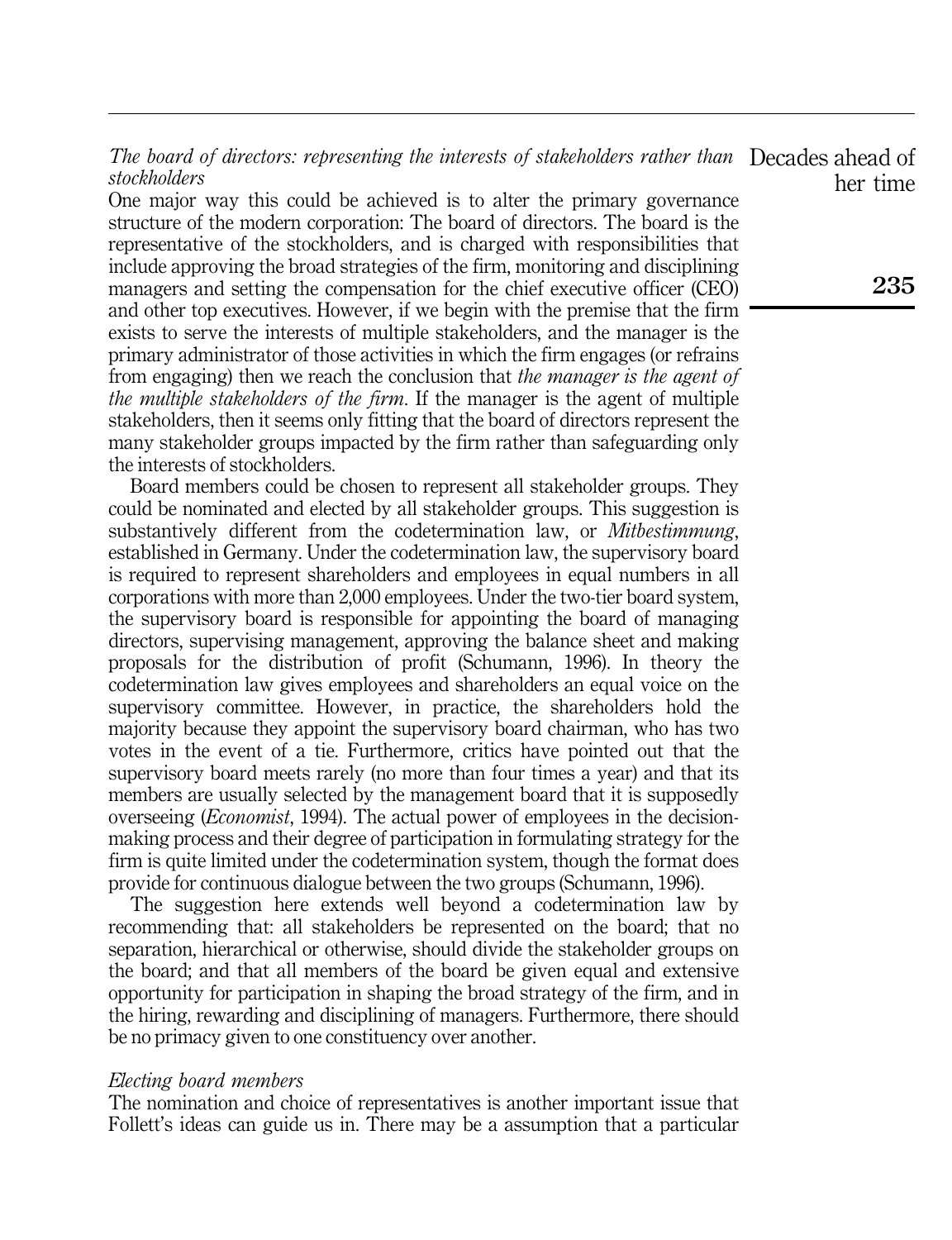**IMH** stakeholder group would nominate and elect only its own representatives. however to do this may create unnecessary division and opposition. All constituents should have a voice in all members' nomination and election, because to do otherwise would encourage the idea of "sides" to be fought for, and hinder integration. Follett points out that we should avoid the notion of sides, or fighting in all circumstances (Follett, 1940a, 1940c, p. 72); once an 236 individual has identified with a side, they may perceive an elevated level of antagonism between themselves and individuals associated with other sides, and they may rigidly stick to their own previously-determined ideas, rather than being open to seeking out an integrative solution.

By altering the board of directors in this way, we could:

- (1) dramatically change the relationship between agent and stakeholder, thereby changing not only the agent's *behavior*, but their *perspective* from which their behavior arises;
- (2) facilitate the establishment of monitoring and incentive systems which align the interests of management and stakeholders;
- (3) reduce the information asymmetry that exists between stakeholders and managers (Hill and Jones, 1992) by giving stakeholders more access to firm information and increased accountability of the agent to stakeholders: and
- (4) increase the participation of stakeholders by giving them the opportunity for more direct involvement with the firm.

Establishing a board of directors that is a representative of the stakeholders (rather than just stockholders) would also facilitate joint fact finding and inspection, and help to fulfill Follett's imperative that "a business should be so organized so that all will feel this responsibility" [for the whole] (1940c, p. 80). However, changing the board of directors, Follett would argue, is not enough. The board of directors is largely a monitoring and disciplinary body, that may make decisions on important policy proposals, but is rarely involved in the formulation of the policies themselves. This, Follett would argue, is a beginning step, but would not constitute enough true *participation*.

# Participation

6.5

It is clear then that we do not go to our group  $-$  trade-union, city council, college faculty  $-$  to be passive and learn, and we do not go to push through something we have already decided we want. Each must discover and contribute that which distinguishes him from others, his difference. The only use for my difference is to join it with other differences. The unifying of opposites is the eternal process (Follett, 1918, p. 29).

Follett points out in her work that one problem with our current conceptualization of democracy is the idea of "consent of the governed". Consent, Follett argues, is inadequate. Consenting, or voting on predetermined options, does not contribute nearly as much as participating. While having the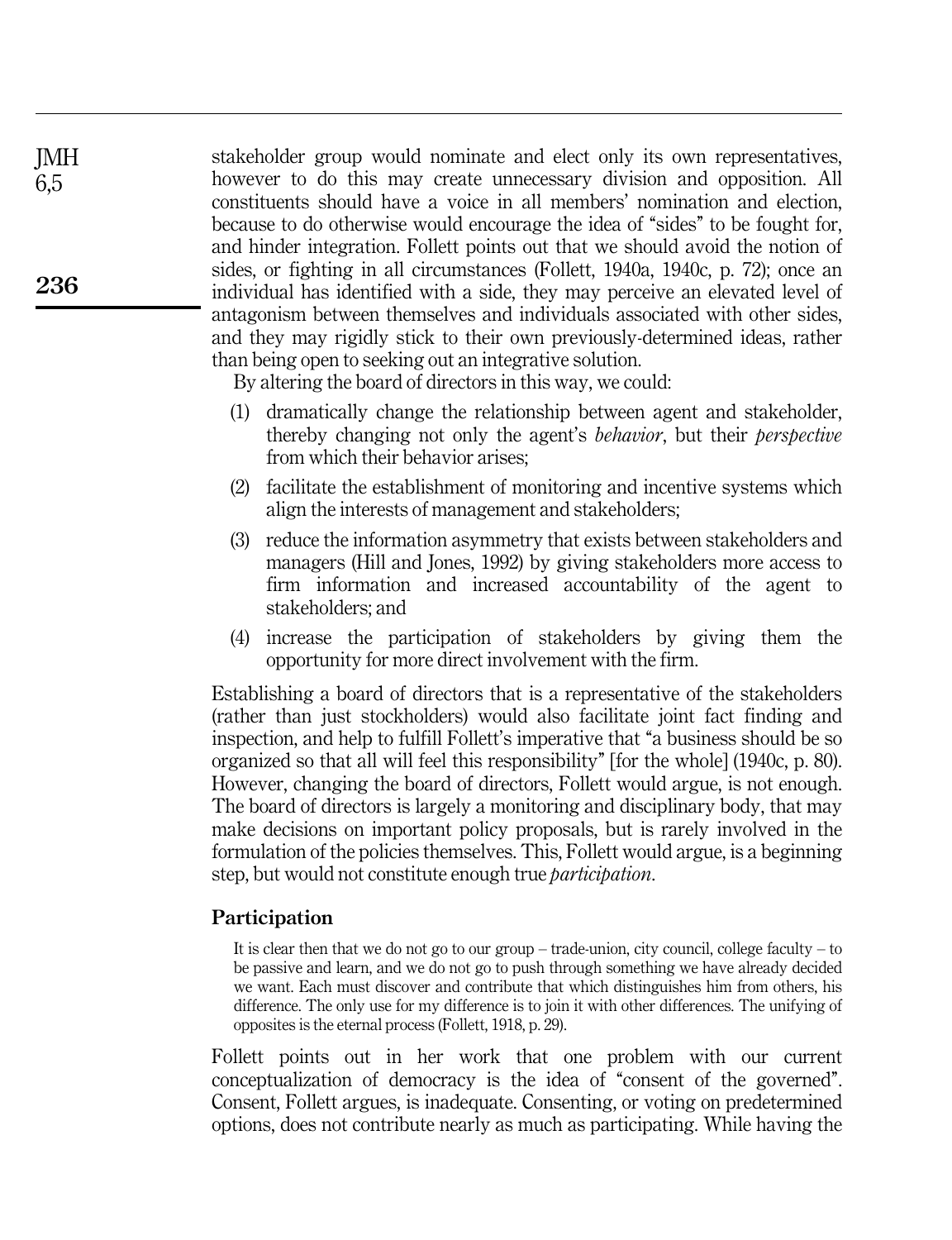consent of the governed is better than not having it, and is a first step towards Decades ahead of achieving democracy, we must also push for something greater that that: her time participation. Participation is each taking part according to his or her capacity.

Freeman emphasizes participation as well. In the Personal Projects Enterprise Strategy, Freeman and Gilbert put forth their "principle of corporate" membership" which states: "Corporate members have the right to participate in those decisions which affect the accomplishment of their projects in an important way. Typical corporate members include managers, stockholders, employees, suppliers, customers, and community representatives" (Freeman abd Gilbert, 1988, p. 170). Evan and Freeman's 1988 work also includes participation in their "Principle of corporate legitimacy", which states: "The corporation should be managed for the benefit of its stakeholders: its customers, suppliers, owners, employees, and local communities. The rights of these groups must be ensured, and, further, the groups must participate, in some sense, in decisions that substantially affect their welfare".

#### Freeman's "participation" versus Follett's "participation"

However, the nature and purpose of participation appears to be somewhat different between Freeman's conceptualization and that of Follett. First, participation in Freeman's terms appears to mean allowing constituents to vote or choose among the potential choices the firm may make. For example, Evan and Freeman state that "... stakeholders have some inalienable rights to participate in decisions that substantially affect their welfare or involve their being used as a means to another's ends" (Evan and Freeman, 1988, p. 102). Note the use of the word *decisions*; Follett did not consider "having a say" or voting on a particular decision to constitute participation. By the time an issue is submitted to the approval of a constituency group, the alternatives have already been (and prematurely, Follett would argue) determined, and therefore choice is constrained. Furthermore, the number and kind of alternatives that were originally generated will have necessarily been inadequate since the input of the multiple constituents was not employed from the outset. Participation, according to Follett, is not the same as consent; participation is each taking part to their fullest, at every stage of the process.

A second point of difference between the authors (with respect to participation) relates to the issue of normative versus instrumental forms of stakeholder theory. Freeman's urge for participation appears to be grounded on normative justifications; that is, only through allowing groups to participate can we avoid depriving them of their rights: "That is, each of these stakeholder groups has a right not to be treated as a means to some end, and therefore must participate in determining the future direction of the firm in which they have a stake" (Evan and Freeman, 1988, p. 97). Allowing stakeholders to participate in choices that significantly affect them, is therefore a moral imperative. Follett's urge for participation places much more emphasis on the instrumental justification: that participation will improve performance. She consistently points out that the firm's power, its ability to meet its objectives, and the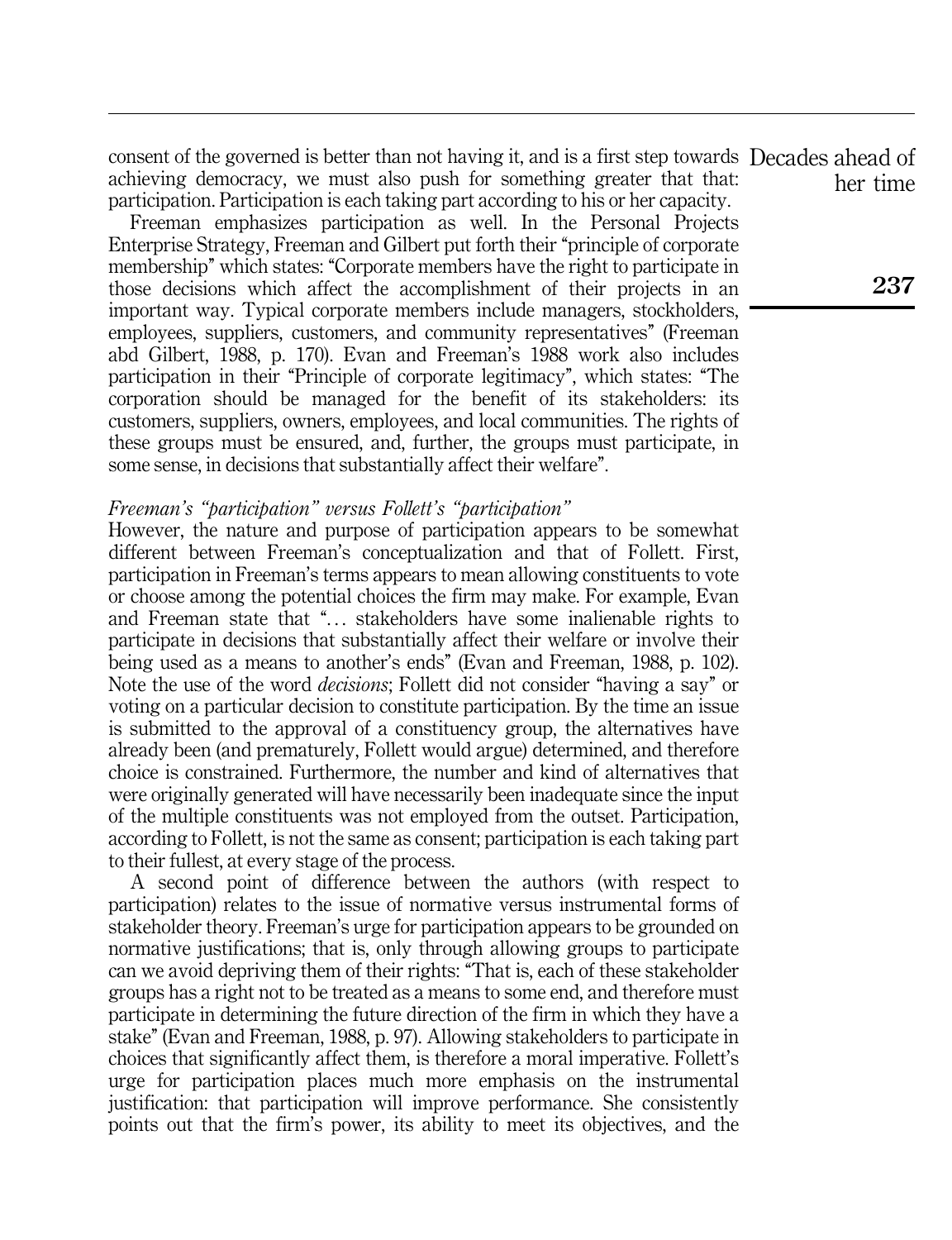constituents' abilities to meet their objectives will be much improved if we *insist* (not just *allow*) on the participation of each constituent in any and every manner in which they are able to contribute their strengths.

Follett points out that one way to increase participation is to not present groups with either-or situations (where an answer of "yes" or "no" is sought). This is "impoverished thinking" as it does not exhaust all possibilities. "There are almost always more than two alternatives available in a situation, and our job is to analyze the situation carefully enough for as many as possible to appear" (Follett, 1940g, pp. 219-20). In practice, this may mean that stakeholder groups should be given an opportunity to participate in the decision-making processes of the firm, and that their involvement should include the *development* of options, not just the choice among options. Early involvement in issues is critical; it allows us to understand each group's interests and expose alternatives before differences have crystallized or "sides" form. As Follett adds·

Consent is not part of the process, it comes at the end of or after the process. Participation is not only part of the process; it should begin with the beginning of the process (Follett, 1940g, p. 223).

#### Stakeholder involvement in organizational activities

In order to have stakeholders participate, their ideas need to be solicited as early as possible; they should be involved in new product teams, in developing new marketing strategies, and in the decision to locate and build new manufacturing facilities. Their involvement should be integrated into the firm's processes wherever possible, and it should be made explicit that this involvement is for the purpose of soliciting their ideas and views, rather than for the purpose of co-opting them to get their approval of the firm's activities.

The involvement of stakeholder groups should improve the firm's effectiveness in its various production functions in addition to its effectiveness in integrating the interests of its stakeholders. If employees are involved in the planning of orders, they may plan them so as to maximize both their own efficiency and morale (Follett, 1940b). Furthermore, the involvement of individuals from heterogeneous backgrounds increases the size and diversity of the pool of information resources available to the firm, and allows for a "cross-fertilization of ideas" (Damanpour, 1991). In recognition of this, many firms are now actively seeking the involvement of multiple stakeholder groups in their new product development efforts. For instance, in Boeing's development of the 777, they created a project team that was composed of Boeing employees, customers (for example, pilots and flight attendants from United Airlines), and suppliers (for example, General Electric, which developed the engine for the plane). Pilots and flight attendants were able to make suggestions in how to improve the design of the cabin and cockpit which increased functionality and comfort. General Electric's involvement ensured that the plane body design and engine design would be optimized for

238

**IMH**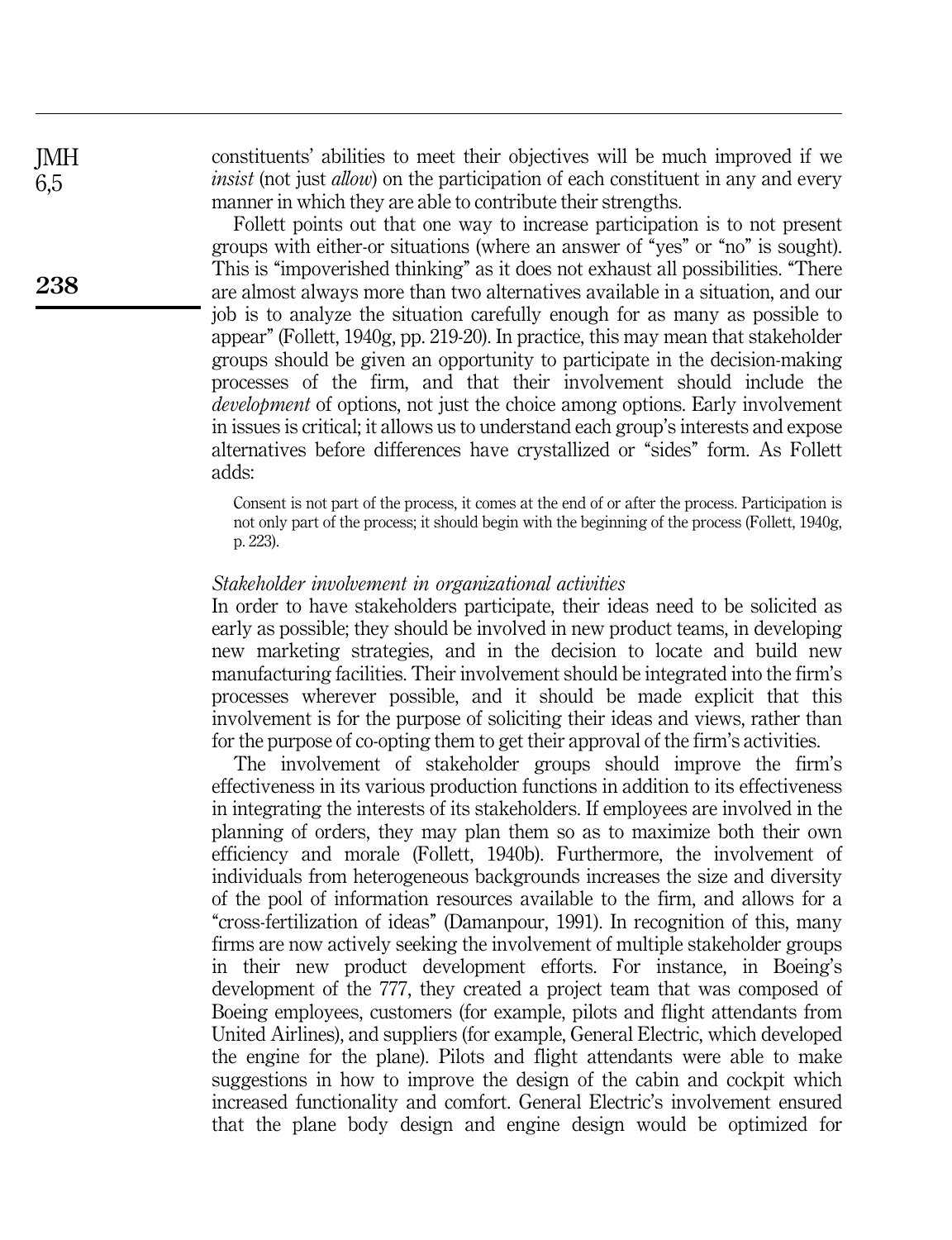compatibility. In this way Boeing was able to improve both its product and its Decades ahead of manufacturing process. her time

Follett points out that "the experience of all is necessary" (1924, p. 19); that we must combine the expert's type of experience with the "everyman's" kind of experience. The combination of multiple and diverse pools of experience should exponentially increase both the volume and quality of our organization's knowledge.

## Facilitating participation through organizational structure

One way that participation at all levels can be encouraged is to change the structural characteristics of the organization. Decentralization is not a sufficient solution; the notion of decentralization is premised on the view that there is a top and a bottom to the organizational hierarchy, and that top managers can give power to individuals lower in the firm. This is inconsistent with Follett's points on two counts. First, Follett points out, power cannot be "given away", it can only be developed in others. Jointly developing power, Follett argues, can bring more power into existence, and "is the high mission of enlightened human intercourse" (Follett, 1940d, p. 114). Second, Follett asserts, the hierarchy should not be an instrument for determining power or authority, it is merely a structure used to facilitate the combination of activities. The firm may need to abandon the notion of a hierarchy altogether and develop whatever idiosyncratic organizational form best enables each organizational member to participate to his or her fullest capacity (Follett, 1940d, 1940e). This is similar to ideas asserted by Ghoshal and Bartlett (1997). They posit that the role of the manager is not that of primary decision maker; the role of the manager is to create an organizational context which empowers employees to most fully exercise their potential. The manager may need to provide resources, or ensure that employees are able to communicate with others who can help them achieve their objectives. The manager does not sit as a ruling body on top of a vertical hierarchy (they also point out that many organizations appear to be evolving beyond the M-form of organization). They describe the manager's primary job as "creating the smell of the place".

# Conclusion

An underlying theme connecting both Follett's work and stakeholder theory is a cooperative *inclusiveness*. Rather than focusing on the boundaries separating groups, and the differentiation between their objectives, Follett and stakeholder theorists focus on the connectedness between the organization and other stakeholder groups, and on integrating their interests. Firms are not discrete bodies with a singular purpose, but a loci of the varied interests of many individuals, and where one chooses to draw the boundary around what constitutes the organization may be an arbitrary matter. To be as successful as possible in our role in society, we might do well to heed Follett's advice:

We should be as interested, as self-interested, as possible, but only as members of the highest unity with which we are capable of identifying ourselves (Follett, 1940g, p. 218).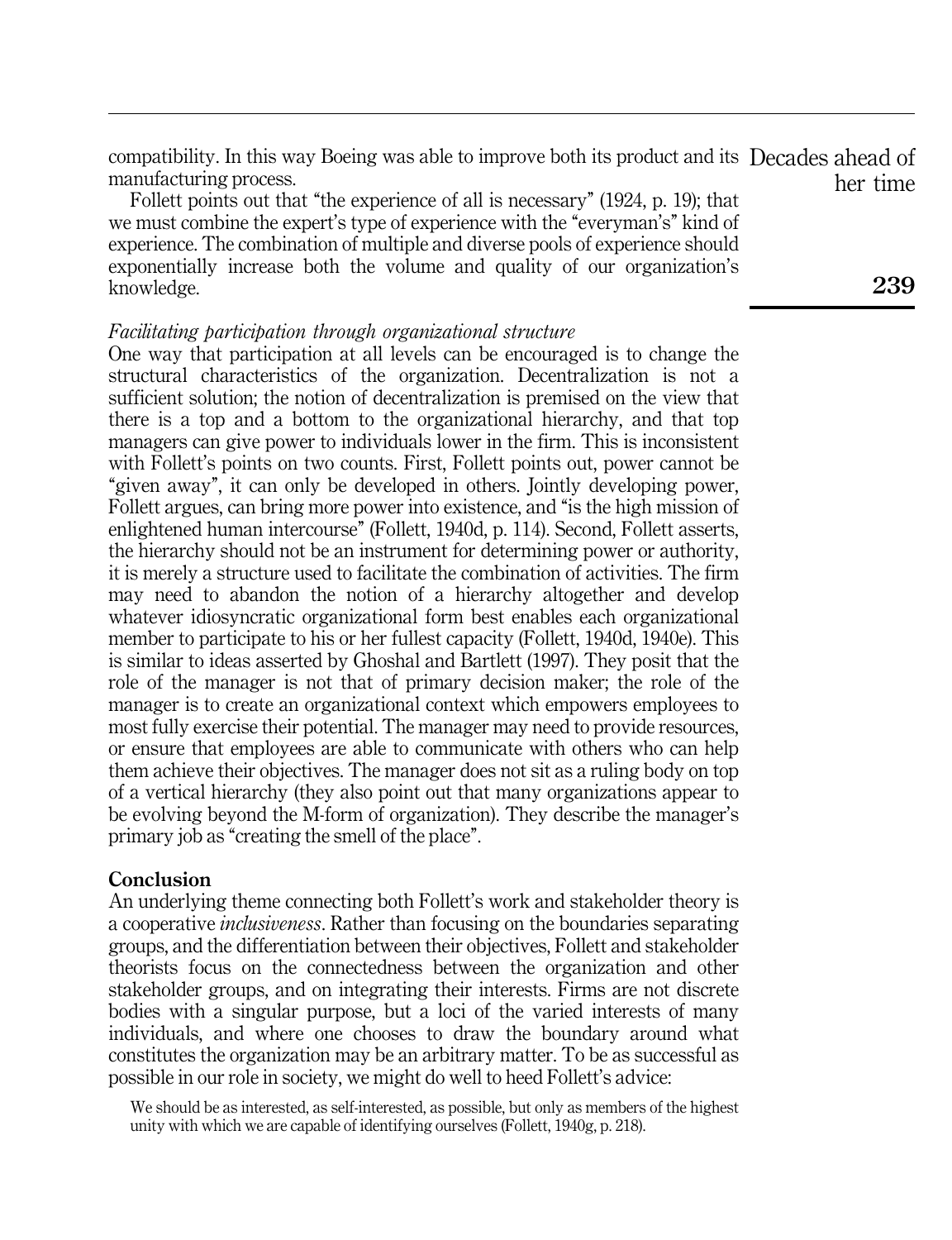Follett's ideas both deepen our understanding of the foundations of stakeholder theory, and provide direction for extension and implementation of stakeholder theory. However, her ideas do not provide solutions for all the obstacles that stakeholder theorists face. For instance, to implement many of the recommendations derived here it is still necessary to delineate which stakeholders to attend to, and we do not yet have a prescription for this task. There also will be situations in which an integrative solution eludes us and we are forced to either compromise or place the priorities of one group above another – both of which are options Follett would not have preferred. However, Follett's work does advance the field significantly, and that questions still remain does not undermine the value of her contribution. In her own words:

> The common will never find perfection but is always seeking it. Progress is an infinite advance towards the infinitely receding goal of infinite perfection (Follett, 1918, p. 51).

#### **Notes**

**IMH** 

240

- 1. Note, the use of the male pronoun throughout the paper is not meant to indicate gender specificity, but is merely a reflection of the writing style of the time period in which Follett wrote.
- 2. While this idea was counter to the prevailing views of the time, this was not a new concept and is very similar to the Aristotelian virtue of *community*.
- 3. Some stakeholder theorists have even extended the concept to non-human entities such as animals or the natural environment (Starik, 1994).
- 4. The idea of ranking or prioritizing stakeholders would probably have been considered illegitimate by Follett, who says, with respect to weighing the interests of one over another, "How is this valuing to be done, who is to do it?" (Creative Experience, p.34).
- 5. The firm may, however, get to choose among the potential *representatives* of stakeholder groups with which to deal.
- 6. It is interesting to note that Freeman and Gilbert seem to undermine this principle when they put forth their Principle of Fiduciary Responsibility which asserts that management has a fiduciary responsibility to the organization in addition to a responsibility to the stakeholders. But if the organization is merely a vehicle for serving the interests of stakeholders, its "interests" should not be separable from those of stakeholders, and in fact, it may sometimes be in the best interest of stakeholders to dissolve the firm.
- 7. Social contract is used here to refer to the implicit agreements individuals or groups make to each other, which is what Follett describes the firm as having done. However, it should be noted that Follett renounces the social contract ideas of the seventeenth and eighteenth centuries (The New State, p. 75) as "political fallacies" which she says were "based on the idea of developed individuals first existing and then coming together to form society".
- 8. How rights originate and what they entitle the bearers to is a matter of some controversy among those who support the various distributive justice theories. Utilitarianism establishes rights based on *need*. Libertarianism establishes rights based on *ability* or *effort*. Social contract establishes rights based on expressed or implicit agreements (Donaldson and Preston, 1995). Others have argued that the most reasonable way to establish rights would be to integrate these approaches.
- 9. See also Solomon, 1992, for a discussion of these same points within an Aristotelean framework.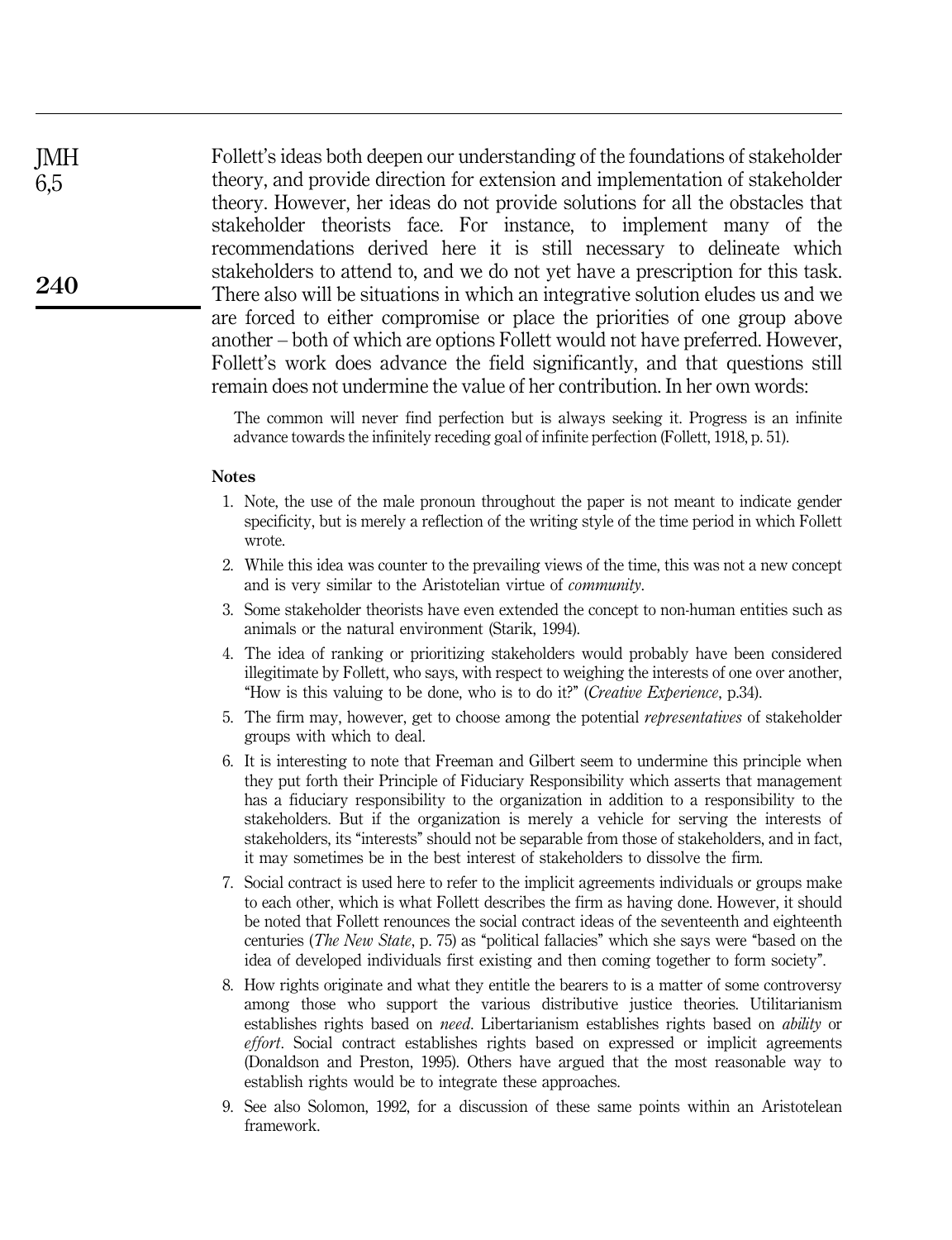- 10. Mary Parker Follett also describes how the language used in business often confers a  $\Gamma$   $\Gamma$   $\Gamma$ presumption of fighting. For instance, using words such as "enemy", "grievance", or her time "dispute" may overemphasize the extent to which parties are antagonistic.
- 11. Follett discusses the continuously changing nature of entities and their relations between each other and the environment in *Creative Experience*, pages 63-64.

#### **References**

Arrow, K. (1973), "Social responsibility and economic efficiency", *Public Policy*, Vol. XXi No. 3.

- Buchholz, R.A. (1996), "Private management and public policy: another look at interpenetrating systems theory", *Business and Society*, Vol. 35 No. 4, pp. 444-54.
- Carroll, A.B. (1993), Business and Society: Ethics and Stakeholder Management, 2nd ed., South-Western Publishing Co., Cincinnati, OH.
- Clarkson, M.B.E. (1995), "A stakeholder framework for analyzing and evaluating corporate social performance", Academy of Management Review, Vol. 20, pp. 92-117.
- Damanpour, F. (1991), "Organization innovation: a meta-analysis of effects of determinants and moderators", Academy of Management Journal, Vol. 34 No. 3, pp. 555-90.
- Donaldson, T. and Preston, L., "Essay in the Toronto conference: reflections on stakeholder theory", *Business and Society*, Vol. 33 No. 1, pp. 82-131.
- Donaldson, T. and Preston, L. (1994), "The invisible band", *The Economist*, Vol. 333 No. 7884, pp. 81-4.
- Donaldson, T. and Preston, L. (1995), "The stakeholder theory of the corporation: concepts, evidence and implications", Academy of Management Review, Vol. 20 No. 1, pp. 65-91.
- Evan, W. and Freeman, R. (1988), "A stakeholder theory of the modern corporation: Kantian capitalism", in Beauchamp, T. and Bowie, N. (Eds), *Ethical Theory and Business*, 3rd ed., Vol. 97. Prentice-Hall. Englewood Cliffs. NI. pp. 101-5.
- Evan, W.M. and Freeman, R.E. (1993), "A stakeholder theory of the modern corporation: Katian capitalism", in Donaldson, T. and Werhane, P.H. (Eds), *Ethical Issues in Business*, Prentice-Hall, Englewood Cliffs, NJ, pp. 166-71.
- Follett, M.P. (1918), The New State: Group Organization, the Solution of Popular Government, Longmans, Green, New York, NY.
- Follett, M.P. (1920). The New State: Group Organization, the Solution of Popular Government. Longmans, London.
- Follett, M.P. (1924), Creative Experience, Peter Smith, New York, NY.
- Follett, M.P. (1940a), "Constructive conflict", in Metcalf, H.C. and Urwick, L. (Eds), Dynamic Administration: The Collected Papers of Mary Parker Follett, Harper & Brothers Publishers, New York, NY, pp. 30-49.
- Follett, M.P. (1940b), "The giving of orders", in Metcalf, H.C. and Urwick, L. (Eds), Dynamic Administration: The Collected Papers of Mary Parker Follett, Harper & Brothers Publishers, New York, NY, pp. 50-70.
- Follett, M.P. (1940c), "Business as an integrative unity", in Metcalf, H.C. and Urwick, L. (Eds), Dynamic Administration: The Collected Papers of Mary Parker Follett, Harper & Brothers Publishers, New York, NY, pp. 71-94.
- Follett, M.P. (1940d), "Power", in Metcalf, H.C. and Urwick, L. (Eds), Dynamic Administration: The Collected Papers of Mary Parker Follett, Harper & Brothers Publishers, New York, NY, pp. 95-116.
- Follett, M.P. (1940e), "The meaning of responsibility in business management", in Metcalf, H.C. and Urwick, L. (Eds), Dynamic Administration: The Collected Papers of Mary Parker Follett, Harper & Brothers Publishers, New York, NY, pp. 146-66.